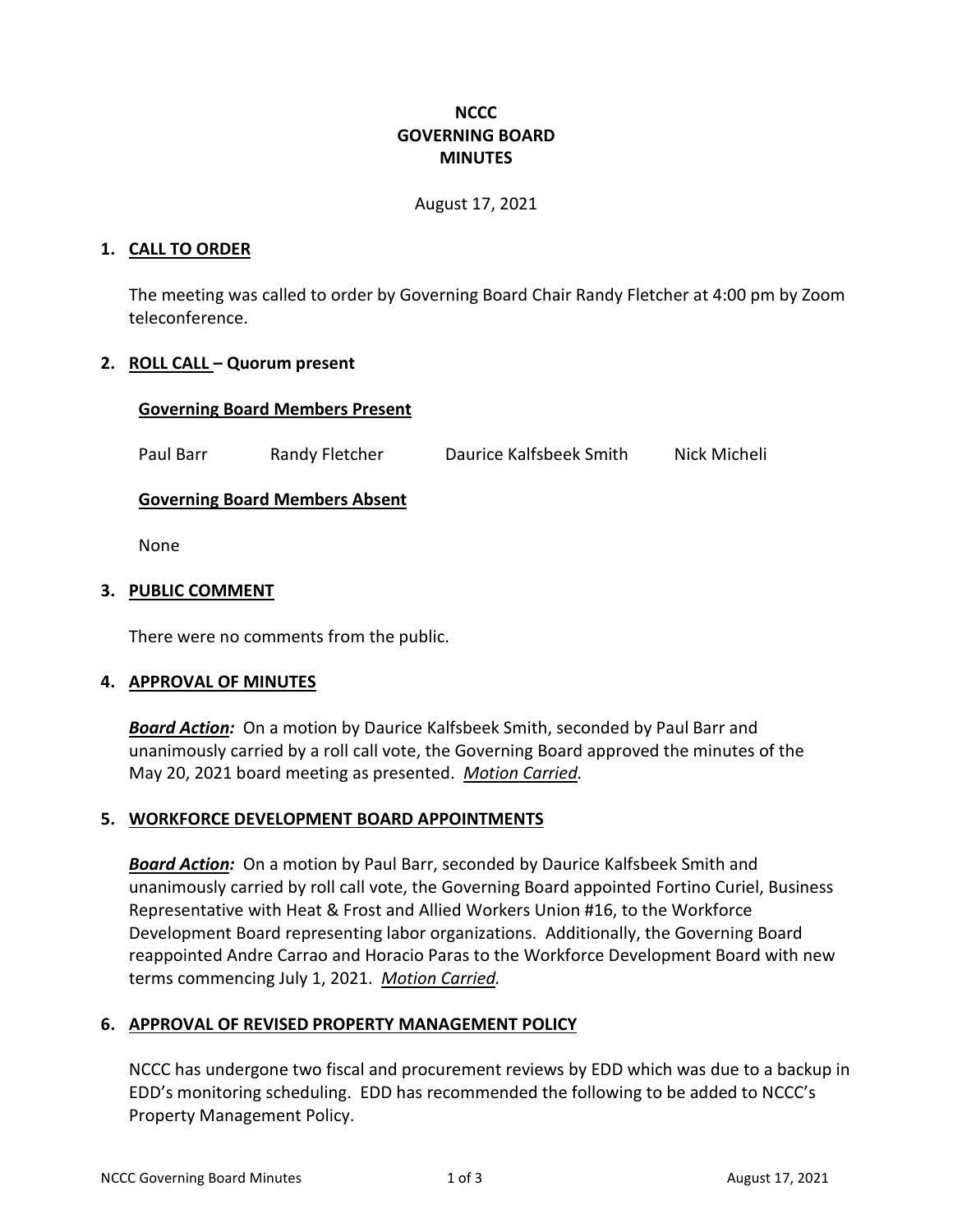- **Page 5, Item D.3.i): Inventory of Non-Expendable Property Identify the Source of** funding for the property (including the Federal Award Identification Number) on the inventory list.
- **Page 6, Item 2: Property Disposition The EDD must be notified that when property** valued at \$5,000 or more is to be disposed of, NCCC shall retain \$500 or 10% of the proceeds of the sale and the balance of funds must be submitted to the EDD.

*Board Action:* On a motion by Paul Barr, seconded by Nick Micheli and unanimously carried by a roll call vote, the Governing Board adopted the revised Property Management Policy as presented. *Motion Carried.*

# **7. APPROVAL OF NCCC TRAVEL POLICY**

Cindy Newton presented a proposed Travel Policy for NCCC. This policy would be an addendum to NCCC's personnel rules and applies to both board members and NCCC staff. Ms. Newton reviewed the reimbursement processes for travel and job-related expenses that were delineated in the policy. Randy Fletcher recommended adding the following italicized language under Meal Expenses:

"Lunch reimbursement may be granted if the employee or board member is more than twenty (20) miles from the office *or home office, whichever is further,* and on NCCC business…"

*Board Action:* On a motion by Paul Barr, seconded by Nick Micheli and unanimously carried by a roll call vote, the Governing Board adopted the NCCC Travel Policy as amended. *Motion Carried.*

# **8. CLOSED SESSION: PUBLIC EMPLOYEE PERFORMANCE EVALUATION (***GOV. CODE §54957)*  **TITLE: EXECUTIVE DIRECTOR**

The Governing Board recessed into closed session concerning Public Employee Performance Evaluation (Gov. Code §54957) Title: Executive Director.

# **9. RECONVENE TO OPEN SESSION**

The Governing Board reconvened into open session.

# **10. REPORT ANY ACTION TAKEN DURING CLOSED SESSION**

Randy Fletcher announced that in closed session the Governing Board voted unanimously, on a roll call vote of 4 ayes and 0 noes, to increase NCCC Executive Director Cindy Newton's salary by 5%.